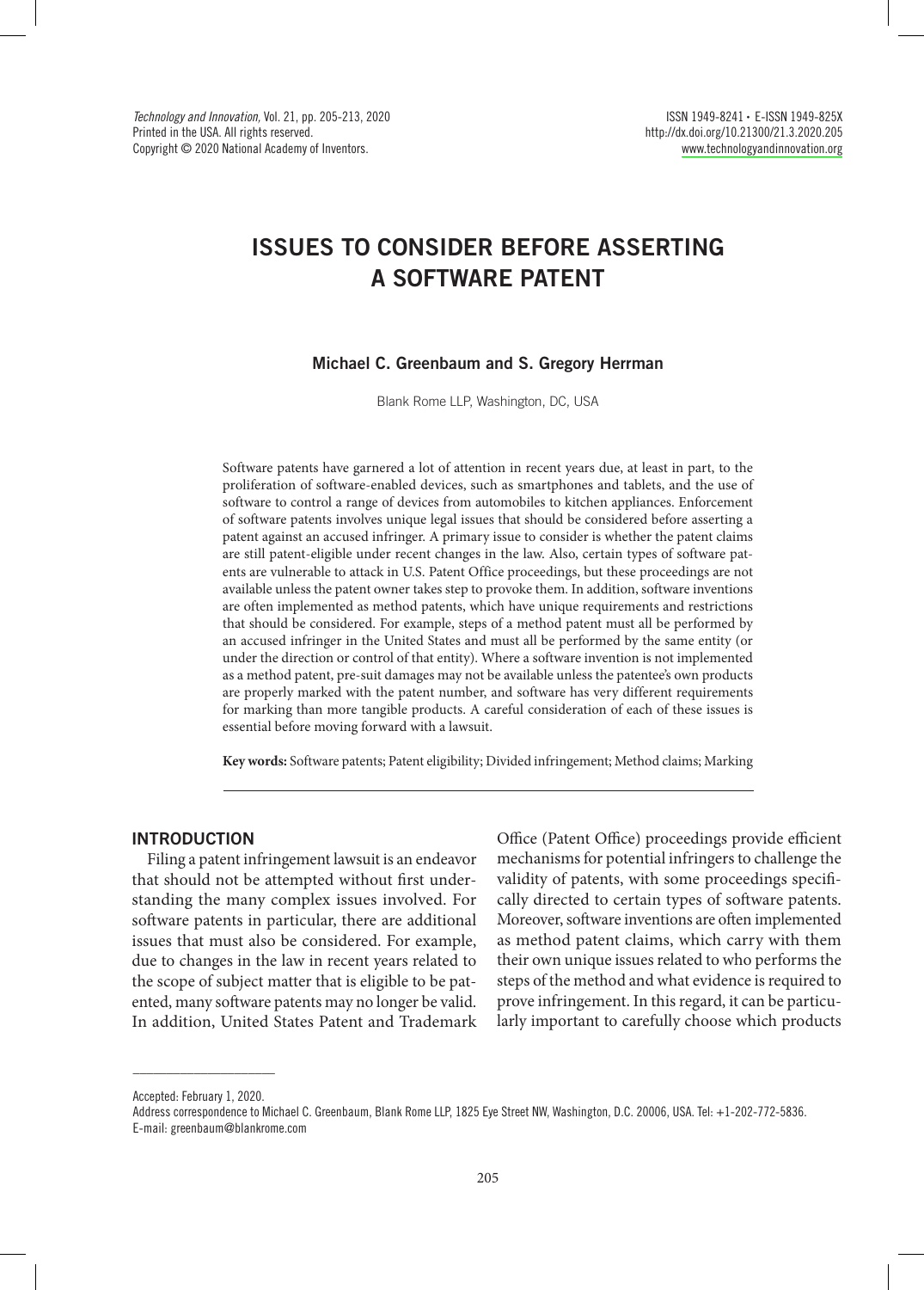to accuse and which patent claims to assert. Lastly, where software inventions are not implemented as methods and are covered by a product, notice of the patent is required to collect past damages for infringement. If notice is not properly provided, a patent owner may be surrendering past damages.

## CAN SOFTWARE EVEN BE PATENTED?

One issue that comes up in many, if not most, patent lawsuits involving software patents is whether the patent claims are patent-eligible—i.e., whether they are directed to the type of subject matter that Congress allows to be patented. Because the Patent Office issued the patent, one may assume that the invention must be patent-eligible. However, that is not necessarily the case. The law on patent eligibility has evolved substantially over the last few years, and many software patents were issued by the Patent Office when the standard for patent eligibility was more lenient. In any event, an accused infringer is free to challenge the validity of an asserted patent based on lack of patentable subject matter in court or in the Patent Office.

The issue of patent-eligible subject matter is based on section 101 of the patent statute, which states: "Whoever invents or discovers any new and useful process, machine, manufacture, or composition of matter, or any new and useful improvement thereof, may obtain a patent therefor . . . ." Congress intended this language to include "anything under the sun that is made by man" (1). Specifically excluded from patentability are "laws of nature," "natural phenomena," and "abstract ideas" (2). Whether software-based inventions are patent-eligible typically turns on whether the invention is directed to this third category of excluded subject matter—the "abstract idea."

During the dot-com boom of the 1990s, a federal appeals court decision confirmed the patent eligibility of "business methods," thereby expanding the scope of software-based inventions that could be patented (3). This decision cleared the way for patents on the various software and systems that gave rise to the dot-com era. When the bubble burst, those same patents were often acquired by entities solely interested in monetizing the patents by asserting them against potential infringers. In 2014, however, in the wake of public backlash against "patent trolls" and the perceived abundance of weak patents (4), the Supreme Court's decision in *Alice Corp. Pty. Ltd. v. CLS Bank International* (5) all but shut the door on "business method" patents and established a framework for determining the patent eligibility of software-based inventions. While this framework was intended to provide certainty regarding patent eligibility, many believe it has done just the opposite and has led to seemingly inconsistent results.

The Alice framework has two steps. The first step is to determine if the patent claim is directed to an abstract idea. The obvious question is, "How do you do that?" Unfortunately, the Supreme Court framework does not provide a clear answer to this question. Inventions are often abstract ideas if they involve fundamental economic principles, conventional business practices, or mathematical algorithms. One example of an invention that was found to be an abstract idea under step one is "filtering content" on the internet because "it is a longstanding, well-known method of organizing human behavior" (6). Other examples include software for performing intermediated settlement (5), software for managing risk in hedge funds (7), using advertising as a currency on the internet (8), generating insurance-policy-related tasks based on rules to be completed upon the occurrence of an event (9), and using a computer to send and receive information over a network to create a transaction performance guaranty (10).

If the result of the first step is a finding that the claimed invention is not directed to an abstract idea, that is the end of the inquiry, and the claimed invention is confirmed as covering patent-eligible subject matter. If, however, the claimed invention is directed to an abstract idea, the second step is to determine whether the patent claims include "an inventive concept sufficient to transform the claimed abstract idea into a patent-eligible application" (5).

Proving the existence of an "inventive concept" involves showing that the claim includes something more than "well-understood, routine, conventional activities" (5). Simply using a computer to implement an otherwise abstract idea is not sufficient to move the abstract idea into patent eligibility (11). For example, in *Bascom Glob. Internet Servs., Inc. v. AT&T Mobility LLC* (6), the court found the claims directed to the abstract idea of "filtering content" on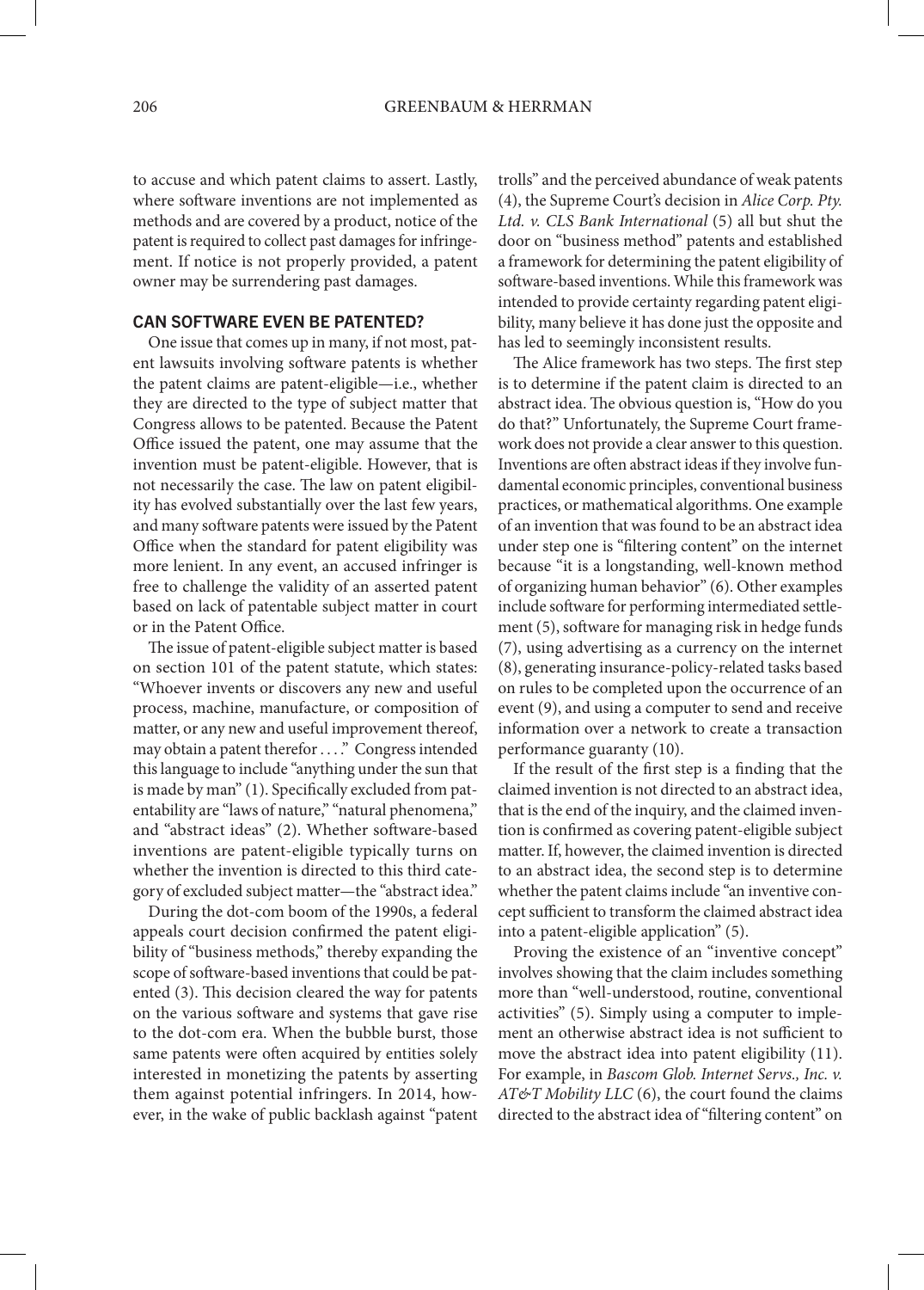the internet but ultimately held the claims to be patent-eligible because they required "the installation of a filtering tool at a specific location, remote from the end-users, with customizable filtering features specific to each end user." In addition, the court in *DDR Holdings, LLC v. Hotels.com, L.P.* (11) held that patent claims directed to internet technology that allows users to click on advertiser links without leaving the original website involved an inventive concept. In doing so, the court found that the claims "address the problem of retaining website visitors that, if adhering to the routine, conventional functioning of Internet hyperlink protocol, would be instantly transported away from a host's website after 'clicking' on an advertisement and activating a hyperlink" (11). In both of these cases, the court based its decision on the fact that the inventive concept solved a problem rooted in technology and did not simply involve using a computer to implement the solution to a pre-computer problem.

Importantly, recent court decisions have made the second step quite important and have made it less likely that patent lawsuits will be thrown out at an early stage based on lack of patent-eligible subject matter (12,13). These decisions confirmed that whether an inventive feature involves "well-understood, routine, conventional activities" is a question of fact and not a question of law, meaning that the court cannot decide the patent eligibility issue against a patent holder prior to trial as long as the patent holder has raised sufficient factual issues (12,13). It is these factual issues that can withstand a motion to dismiss or motion for summary judgment, the motions through which patent eligibility is typically raised.

Therefore, to be in the best position to defend against a challenge based on patent eligibility, it is important that the complaint include as many facts as possible supporting the idea that the claims include inventive features and that these features address technical problems in the prior art. In doing so, the complaint should point to all of the portions of the patent specification that discuss the inventive features and the technical problems that are solved. In addition, the asserted claims should include any claims that have specific language describing the technical problem that is addressed by the claims, as these claims may have the best chance of withstanding a challenge based on patent eligibility.

## CHALLENGES TO SOFTWARE PATENTS AT THE PATENT OFFICE

In 2011, Congress passed the America Invents Act, which established Patent Office proceedings to challenge the validity of patents. For defendants sued for patent infringement in the district court, these proceedings must be filed within one year of the complaint being served. The proceedings are required to be concluded within 18 months, which is often well before the district court case would be concluded.

In addition, the Patent Office proceedings are streamlined and are therefore a significantly lower-cost method of challenging the validity of a patent than doing so in a patent infringement lawsuit in the district court. For example, the proceedings are limited only to certain invalidity issues and involve very little discovery.

Once the proceedings reach an initial milestone referred to as "institution," where the Patent Office has determined that there is a "reasonable likelihood" that at least one of the patent claims will be invalid, district courts are likely to stay (i.e., pause) the related patent infringement lawsuit pending completion of the Patent Office proceeding. As such, patent infringement defendants are able to significantly reduce litigation costs while focusing solely on invalidating the patent, and patent holders may be forced to wait until the Patent Office proceeding is complete before the patent rights can be enforced in court (assuming the patent survives the Patent Office proceeding).

Due to these advantages, the post-grant proceedings have been quite popular with patent infringement defendants.

One type of proceeding is called an inter partes review (IPR). In an IPR, the validity of a patent can be challenged only on the basis of prior patents or publications—i.e., that someone else patented the idea or wrote about it first. IPRs have proven to be hugely successful, invalidating all claims in about 65 percent of completed IPR trials and invalidating at least one claim in about 80 percent of completed IPR trials (14). IPRs can be filed for any type of patent, including software patents.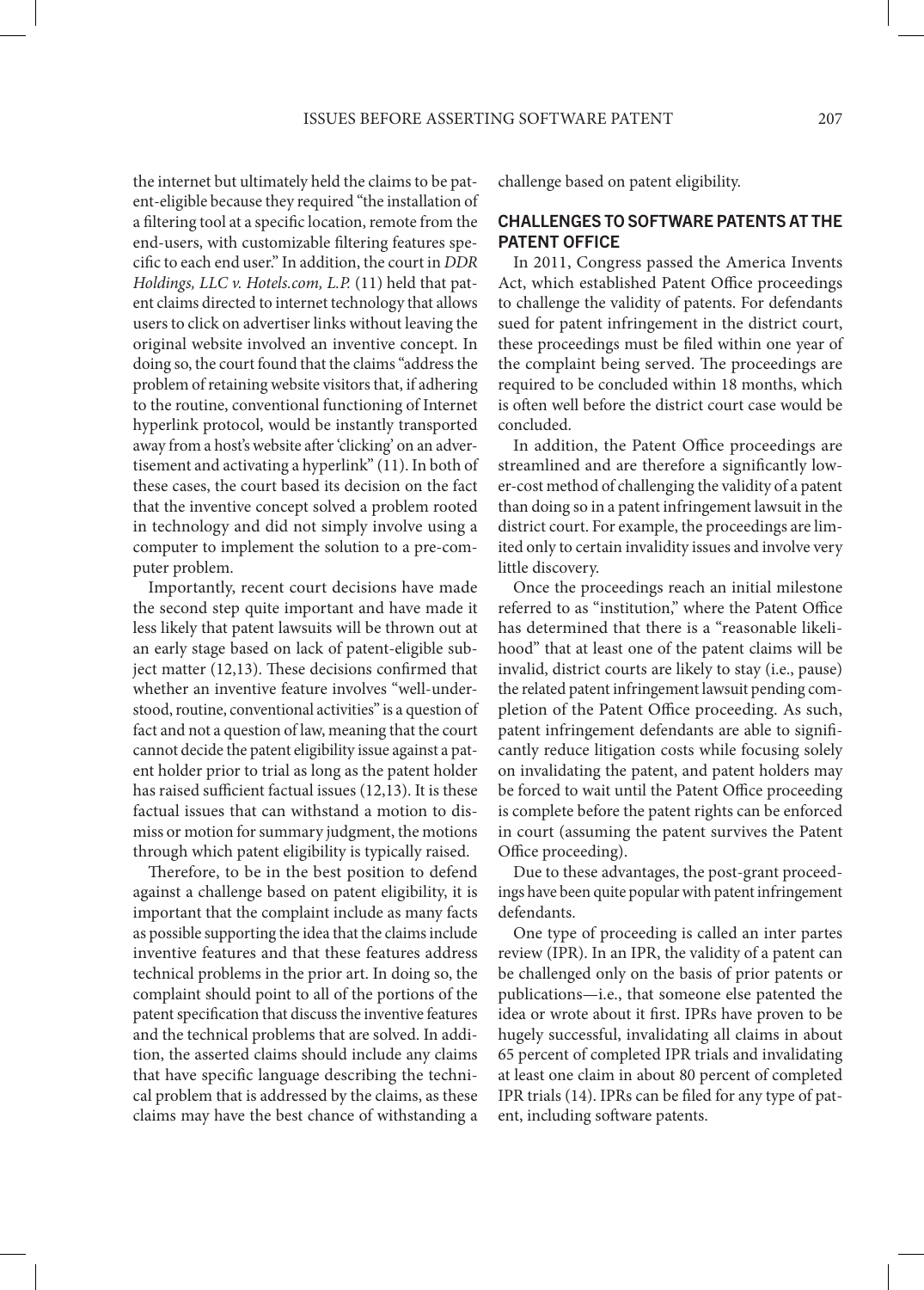Another type of Patent Office proceeding is a covered business method patent review (CBM), which was created in response to litigation abuse involving business method patents (15). CBMs are limited to patents that claim "a method or corresponding apparatus for performing data processing or other operations used in the practice, administration, or management of a financial product or service" (16). Due to these limitations, claims involved in CBMs are typically software-related.

Claims directed to inventions that are incidental to or complementary to financial activity are not sufficient to qualify for CBM review. In particular, the patent claims must be specifically directed to a financial product or service and not simply a product or service that can be used in many different areas, including finance. Despite the name ("covered business method"), both method and apparatus claims are eligible for CBM review, as long as the claim meets the financial product or service requirement.

Like in an IPR, patents in a CBM can be challenged based on prior art patents and printed publications. In addition, however, patents in a CBM may also be challenged based on patent eligibility under section 101. CBMs have been reliable patent killers, invalidating all claims in more than 80 percent of completed CBM trials and invalidating at least one claim in more than 95 percent of completed CBM trials (14).

Importantly, CBMs may only be filed by a person who has been sued for patent infringement or "has been charged with patent infringement" (16). Under this standard, a patent holder need not make an express accusation of patent infringement in order to provide the basis for a CBM; an implied accusation is sufficient. For example, simply notifying a potential infringer of the patent number and identifying products that "relate" to the patent may be sufficient to provide that potential infringer with standing to file a CBM (17). In addition, standing to file a CBM may be created even if the patent holder tells the potential infringer that it has no intention to sue and only wants a license, as long as the other circumstances (e.g., providing detailed infringement analysis to the potential infringer) show a preparedness and willingness to enforce its patents (18).

The same behavior that provides a patent holder standing to file a CBM may also (or alternatively) provoke a potential infringer to file a declaratory judgment action in district court seeking a ruling of non-infringement in a court chosen by the potential infringer. Doing so prevents the patent holder from choosing its own forum to litigate the infringement claim.

To avoid providing a basis for a CBM, patent owners with patent claims to financial products or services should approach potential infringers with caution. For at least this reason, an attorney should be consulted before communicating with potential infringers.

## ISSUES UNIQUE TO METHOD PATENT CLAIMS

Software inventions are often implemented as method patent claims—i.e., the patents cover a method of performing an act. Method claims involve unique issues that must be understood and considered before being asserted against a potential infringer. For example, where the potential infringer is not the entity that performs the method steps, a plaintiff must prove that the potential infringer induced others to perform the steps and had knowledge of the patent and knowledge that the acts constituted infringement. In addition, steps of a method claim must all be performed by the same entity. Any steps that the entity does not perform must at least be directed and controlled by that entity. Lastly, the steps must all be performed in the United States, which can be problematic for software patents covering large international software systems.

# **If the Defendant Is Not Performing the Method Steps, Knowledge of the Patent and of Infringement Is Required**

There are generally two types of patent infringement: direct and indirect. Direct infringement is performing the actual acts of infringement. Indirect infringement is contributing to or inducing another's acts of infringement. A direct infringer of a method patent is the entity that actually performs the steps of the patented method. An indirect infringer of a method patent is, in the case of induced indirect infringement, the entity that induces the direct infringer to perform the patented method steps (19). Where there are multiple direct infringers, each direct infringer's liability is limited to the infringing acts of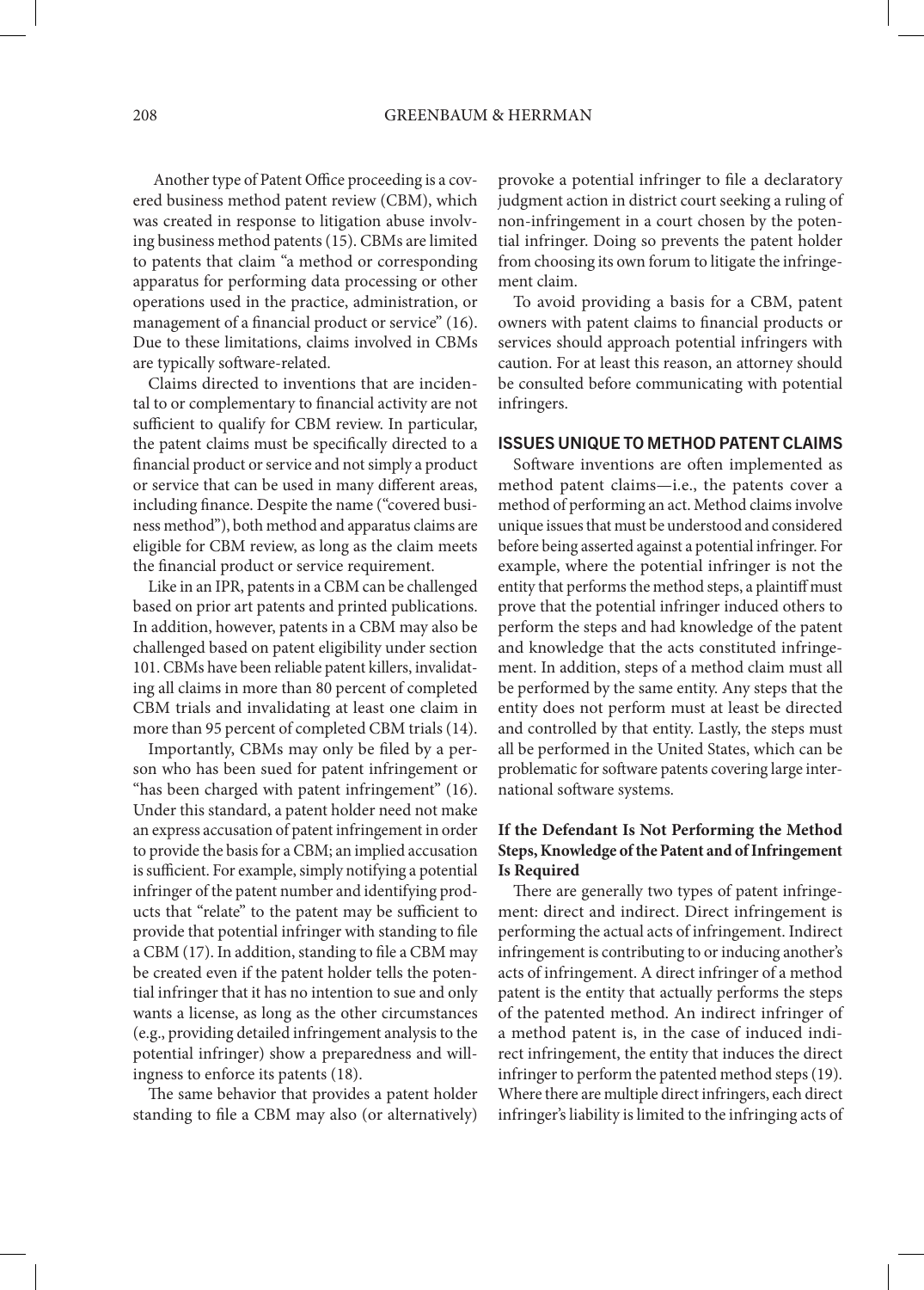that direct infringer, whereas the indirect infringer is potentially liable for the infringement of all direct infringers. In short, there may be a higher damages ceiling against the indirect infringer than against any individual direct infringer.

There is a rather common scenario, where a patented method is directed to, for example, a method of operating a computer system to perform some function. In such a scenario, the ideal defendant is often the computer system manufacturer and not individual users because the manufacturer has deep pockets and suing every user is impractical and expensive. The entity that is operating the computer system—i.e., the direct infringer—is the consumer or user and not the computer system manufacturer. The computer system manufacturer, however, may still be liable as an indirect infringer by inducing the direct infringers (i.e., the users) to use the computer system in a manner that infringes the patent. Evidence of inducing the direct infringement of others often includes user manuals, marketing materials, and evidence of technical support of the patented feature.

Indirect infringement, however, requires more than proof of inducing the infringing acts. It also requires that the accused indirect infringer knew of the patent and knew that the acts would cause direct infringement of the patent (20). Knowledge of the patent is rather straightforward—the accused either knew of the patent or did not. Evidence of knowledge of the patent prior to the filing of the lawsuit will often come in the form of internal e-mails discussing the patent or a notice letter sent to the accused by the patent holder before the lawsuit was filed. The defendant, of course, knows of the patent at least as of the date of service of the complaint, but this source of knowledge can at best only be relied on for proving infringement after the complaint was filed.

Knowledge that the acts would cause direct infringement is more of a grey area. The best evidence may be internal documents showing that the defendant believed it infringed the patent, but these types of admissions are rare. Evidence of copying paired with knowledge of the patent has also been sufficient (21). Circumstantial evidence is often sufficient, including evidence that the defendant knew of the patent and yet continued to make or sell the accused product (22,23).

In many cases, accused infringers are not aware of the patent until they are served with a complaint for patent infringement, and therefore indirect infringement cannot be proved for the period of time before the lawsuit was filed. The patent statute, however, states that an infringer is liable for up to six years before the complaint is filed, which can be a substantial amount of damages to lose. Thus, to ensure that pre-suit damages for indirect infringement are available, a patent holder should consider notifying potential infringers as early as possible about the patents. To maximize the possibility of also proving pre-suit knowledge of infringement, this notification should specifically identify the accused products and describe in sufficient detail how those products infringe the patent. As discussed, such notice may provide the basis for the accused infringer to file a CBM or a declaratory judgment action. As such, one should seek the advice of an attorney before communicating with a potential infringer.

## **Who Performs the Patent Steps?**

Courts have clarified that direct infringement of a method claim occurs only when all steps of the method "are performed by or attributable to a single entity" (24). Steps performed by one entity may be attributed to another entity to satisfy this "single entity" requirement "(1) where that entity directs or controls the others' performance," or "(2) where the actors form a joint enterprise" (24). Such situations are often referred to as "divided infringement" because the acts constituting direct infringement of the method patent are divided between two or more entities.

A joint enterprise requires four elements: "(1) an agreement, express or implied, among the members of the group; (2) a common purpose to be carried out by the group; (3) a community of pecuniary interest in that purpose, among the members; and (4) an equal right to a voice in the direction of the enterprise, which gives an equal right of control" (24). Where these four elements are met, steps performed by one member of the joint enterprise may be attributed to another member.

A direct infringer can be said to "direct or control" another entity's performance of a step of the patented method where that other entity acts as an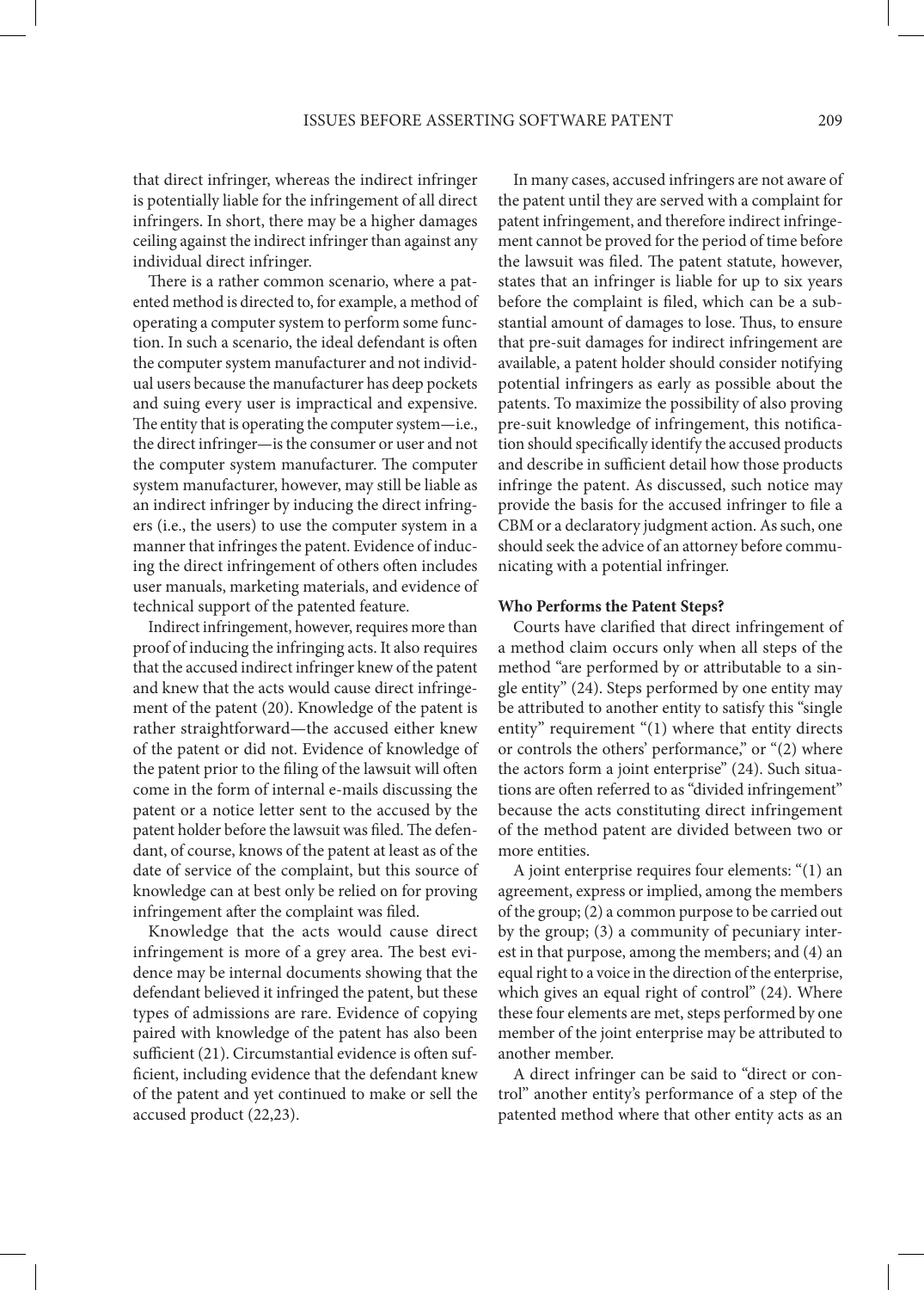agent of the direct infringer in performing a step of the method (25). For example, if an employee of a company performs the step, the employee's action is attributed to the company because the employee is an agent of the company. Direction or control may also be found where an entity has a contractual obligation to perform a step of the method (25). Direction or control is also found where the direct infringer "conditions participation in an activity or receipt of a benefit upon performance of a step or steps of a patented method and establishes the manner or timing of that performance" (24). Showing that one has the ability to start or limit the ability of another to perform the act may also show direction or control (26).

In the seminal case regarding direction or control, *Akamai Techs., Inc. v. Limelight Networks, Inc.*  (24), Akamai accused Limelight of infringing a patent that covers a method for efficient delivery of web content. The claims involved placing content on replicated servers and modifying the web page so that browsers would retrieve that content from those servers. For example, one of the claims recited a "content delivery method" that included the following steps:

> distributing a set of page objects across a network of content servers managed by a domain other than a content provider domain, wherein the network of content servers are organized into a set of regions;

> for a given page normally served from the content provider domain, tagging at least some of the embedded objects of the page so that requests for the objects resolve to the domain instead of the content provider domain;

> in response to a client request for an embedded object of the page:

> resolving the client request as a function of a location of the client machine making the request and current Internet traffic conditions to identify a given region; and

> returning to the client an IP address of a given one of the content servers within the given region that is likely to host the embedded object and that is not overloaded.

Limelight maintained a network of servers and, as in the patented method, allowed for efficient content delivery by placing content on its servers and accessing that content by modifying the webpages to include instructions for retrieving content from those servers. Limelight, however, did not modify the webpages itself and, instead, instructed its customers to perform the modification. Thus, Limelight performed every step of the claim except the "tagging" step, which was performed by Limelight's customers.

To prove direction or control, Akamai presented evidence that Limelight required all customers to sign a standard contract, which lists the steps that the customer must perform to use the Limelight service, including tagging. Regarding tagging, the contract provided: "Customer shall be responsible for identifying via the then current [Limelight] process all [URLs] of the Customer Content to enable such Customer Content to be delivered by the [Limelight network]." In addition, the contract required that Limelight's customers "provide [Limelight] with all cooperation and information reasonably necessary for [Limelight] to implement the [Content Delivery Service]" (24). The court found this to be substantial evidence that Limelight conditioned use of its service on its customers' performance of the tagging step.

The court also found substantial evidence that Limelight dictated the timing and performance of the customers' performance of the tagging step. In particular, Akamai presented evidence of a welcome letter that Limelight sent to new customers with instructions for using Limelight's service, including the tagging step, which the court found was necessary to the use of the Limelight service. The welcome letter also stated that Limelight would be assigning a technical account manager to lead the implementation of Limelight's service. Based on this evidence, the court found substantial evidence that Limelight directed or controlled its customers' performance of the tagging step.

If possible, it is best to avoid divided infringement altogether by choosing a combination of claims and accused products that involve a single entity performing each step. If claims and products that raise divided infringement issues must be relied on, it should be understood that the issue will likely be raised during the litigation, providing the defendant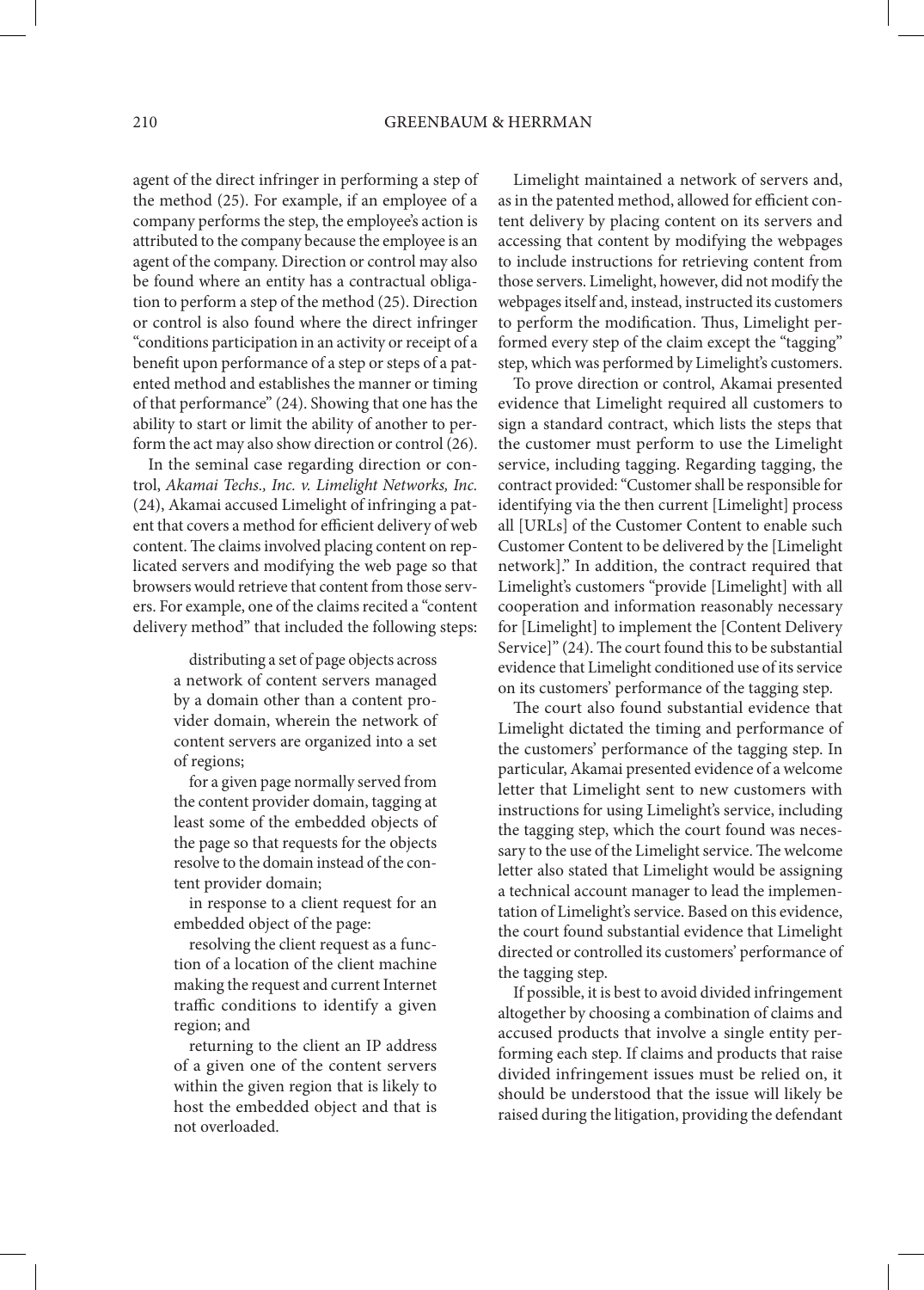with an additional defense and potentially increasing litigation costs. In this event, it is important to develop arguments for direction or control as early as possible and to begin collecting any necessary evidence. If divided infringement cannot be avoided, both method and system claims should be asserted to provide different options during the litigation.

## **Where Are the Steps Performed?**

Not only must all of the steps of a method claim be performed, or directed and controlled, by a single entity, but all steps must be performed in the United States. In particular, if a potential infringer performs any step of a method claim outside the United States, there can be no infringement.

For example, in *NTP, Inc. v. Research In Motion, Ltd.* (27), NTP accused Research in Motion (RIM) of infringing its patented method claims directed to receiving e-mail over a wireless network. The claims at issue in that case required that certain steps be performed by an "interface switch." For example, one of the asserted claims recited: NTP alleged that the Blackberry Relay compo-

transmitting the originated information originating from the one of the plurality of originating processors to a gateway switch within the electronic mail system;

transmitting the originated information from the gateway switch to **an interface switch;**

transmitting the originated information received from the gateway switch from **the interface switch** to a RF [radio frequency] information transmission network;

transmitting the originated information by using the RF information transmission network to at least one RF receiver which transfers the originated information to the at least one of the plurality of destination processors; and

transmitting other originated information with the electronic mail system from one of the plurality originating processors in the electronic mail system to at least one of the plurality of destination processors in the electronic mail system through a wireline without transmission using the RF information transmission network; and wherein

the originated information is transmitted to the **interface switch** by the gateway switch in response to an address of the **interface switch** which has been added to the originated information at the one of the plurality of originating processors or by the electronic mail system and the originated information is transmitted from the **interface switch** to the RF information transmission network with an address of the at least one of the plurality of destination processors to receive the originated information which has been added at the originating processor or by either the electronic mail system or the **interface switch.**

nent met the "interface switch" limitations of the claims, but this component was located in Canada. The court held that the use of RIM's system could not infringe the claims because all of the steps were not performed in the United States.

Importantly, the NTP case also involved a system claim, which the court found could be infringed despite the fact that the "interface switch" was an element of the claim. Infringing uses, regardless of the type of claim (method, system, etc.), must occur in the United States. For system claims, the court stated that the place of use is "the place at which the system as a whole is put into service, i.e., the place where control of the system is exercised and beneficial use of the system obtained" (27). The court found that RIM's customers in the United States "controlled the transmission of the originated information and also benefited from such an exchange of information," and the fact that the relay was located in Canada did not move the location of use of the system from the United States to Canada.

This issue highlights the importance of asserting different types of patent claims in a complaint and of performing due diligence on the accused products before filing a complaint. Where possible, a complaint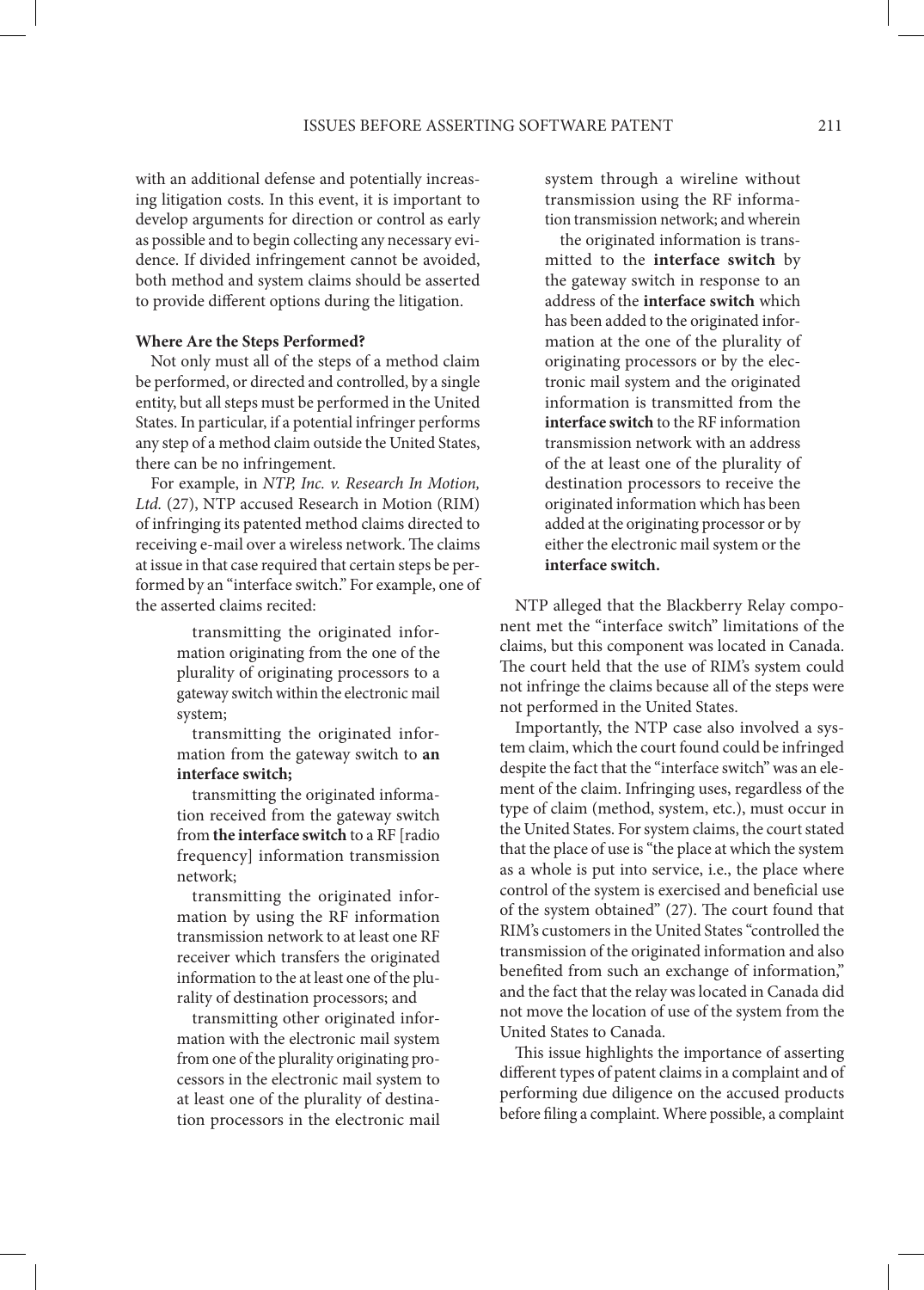should assert both method and system claims. If only method claims are available, knowing if the potential infringer performs any steps outside the United States before filing the lawsuit will avoid the expense of filing a lawsuit that a judge may be quick to dispose of.

# PATENTED SOFTWARE PRODUCTS MUST BE MARKED WITH THE PATENT NUMBER

A patent is generally enforceable beginning the date it issues until 20 years after its filing date. As discussed, pre-lawsuit damages are available up to six years before the lawsuit was filed but generally no earlier than the issue date of the patent. For claims covering an article or "thing," as opposed to a method, the patent statute states that pre-suit damages are recoverable only if any article covered by the patent is marked to provide notice of the patent. This marking requirement is typically satisfied by placing on the patented item the word "patent" or the abbreviation "pat." together with the number of the patent, e.g., "patent no. 9,999,999." Alternatively, and particularly where an article is covered by an evolving list of patents, the article can be marked with a URL, which itself lists the patents that cover the article. Where it is not practical to affix the mark to the article itself, the statute permits affixing the mark to the packaging.

Software, however, is rarely, if ever, sold anymore on a CD or in packaging that would allow for such marking. Indeed, software today is regularly downloaded. With no media and no packaging, how can software be marked to comply with the marking requirement? There is, unfortunately, no clear answer. The best course of action, assuming that the software itself is the article covered by the patent, is to mark as much as possible in the software user interface for example, the splash screen, the login screen, the about screen, and the help screen. If the patent claims cover specific aspects of the software (e.g., one particular screen), those aspects should also be marked.

The patent statute states that actual notice of the patent can also be provided instead of marking. As such, as with the indirect infringement issues with method claims, a patentee should consider notifying potential infringers of the patent as early as possible to maximize the damages period. Of course, an attorney should be consulted before providing notice to any potential infringers.

This marking requirement, of course, only applies where products are covered by the patent. Where there is a question of whether a product is covered by the patent, a patent holder should consider whether it can take the position that the product is not covered by the patent to avoid losing past damages. Importantly, third-party products that are licensed under the patent must also be marked.

#### **CONCLUSION**

There are many other issues to consider before filing a patent infringement lawsuit, but the issues discussed in this article are several of those that relate specifically to software patents. For software patents with method claims, it is important to carefully choose the claims and the defendants to ensure that the steps can all be performed by the same entity, or at least directed and controlled by that entity, and to ensure the steps can all be performed in the United States. For method claims that require a user to perform the steps, and therefore require relying on a theory of indirect infringement against the manufacturer, it is important to notify the manufacturer of the patent and the specific accused product and to provide a detailed theory of infringement to ensure that the elements of induced infringement can be met. If the claims are related to financial products or services, it is important to remember that communication with a potential infringer may provide a basis for filing a CBM, which, statistically speaking, is likely to invalidate the patent. Providing such notice to an accused infringer may also provide the basis for a declaratory judgment action, thereby moving the benefit of the choice of forum from the patent owner to the accused infringer.

For patent owners that have software products, it is also important to ensure that the software is properly marked with the patent number. In addition, once the decision is made to file a lawsuit, when drafting the complaint, it is important to consider including both system and method claims, if possible, and to include a description of how the patented invention addressed a problem rooted in technology. Lastly, it is also important to consult an attorney with regard to any of these decisions to obtain the best results.